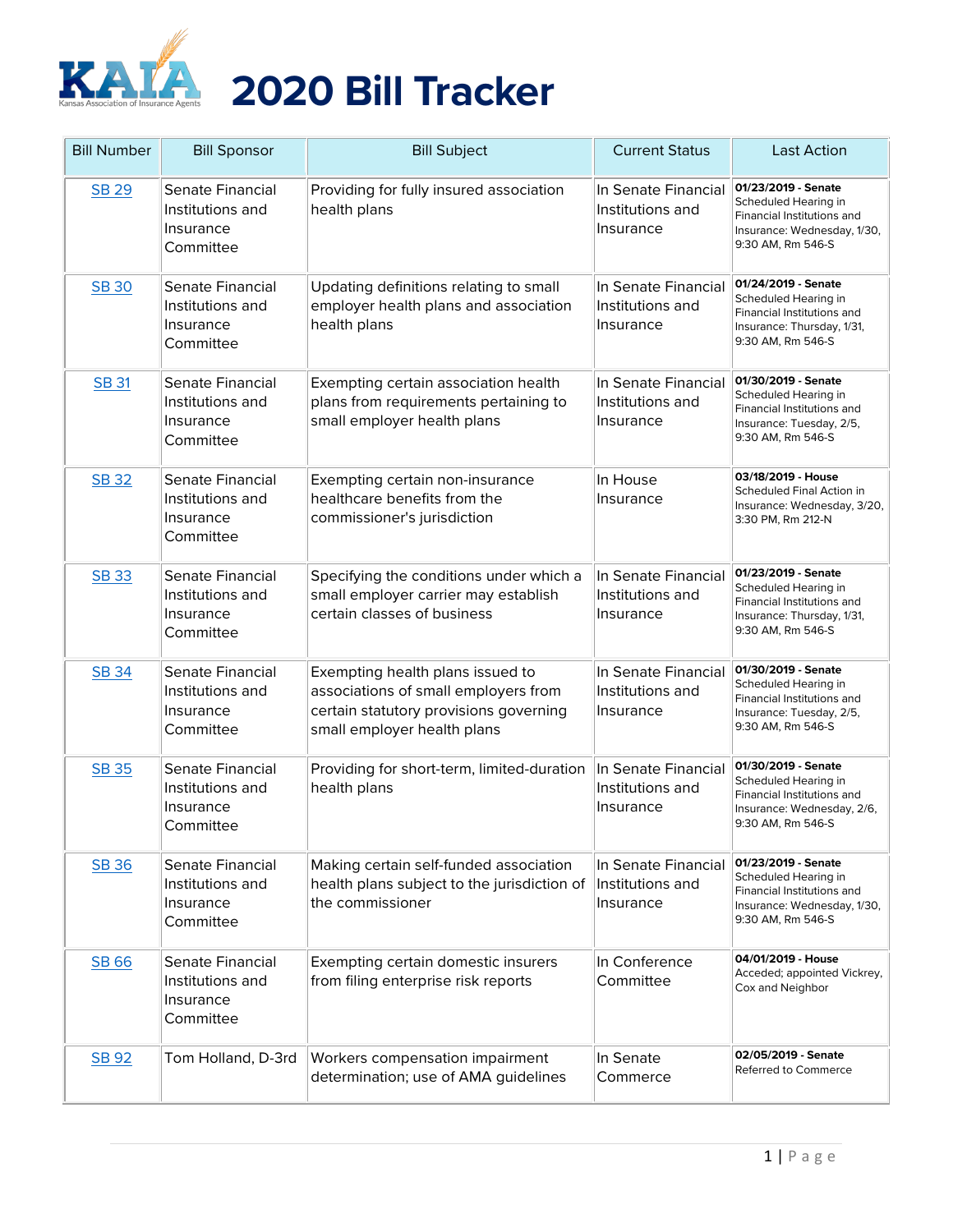

| <b>SB 107</b> | Senate Judiciary<br>Committee                                  | Modifying when attorney fees are<br>awarded in certain actions against an<br>insurance company                                                                      | In Senate Judiciary                                  | 02/07/2019 - Senate<br>Referred to Judiciary                                                                                                |
|---------------|----------------------------------------------------------------|---------------------------------------------------------------------------------------------------------------------------------------------------------------------|------------------------------------------------------|---------------------------------------------------------------------------------------------------------------------------------------------|
| <b>SB 146</b> | Tom Holland, D-3rd                                             | Allowing injured workers who receive<br>social security to keep the full amount of<br>their workers compensation benefits                                           | In Senate<br>Commerce                                | 02/12/2019 - Senate<br>Referred to Commerce                                                                                                 |
| <b>SB 163</b> | Senate Public<br><b>Health and Welfare</b><br>Committee        | Requiring health insurance coverage for<br>contraceptives                                                                                                           | In Senate Financial<br>Institutions and<br>Insurance | 02/14/2019 - Senate<br>Referred to Financial<br>Institutions and Insurance                                                                  |
| <b>SB 172</b> | Senate Ways and<br><b>Means Committee</b>                      | Increasing the limit of healthcare<br>expenses allowed as a workers<br>compensation benefit for injured<br>employees prior to formal authorization<br>of a claim    | In Senate<br>Commerce                                | 02/14/2019 - Senate<br>Referred to Commerce                                                                                                 |
| <b>SB 228</b> | Senate Ways and<br><b>Means Committee</b>                      | Amending license and renewal<br>application fees for insurance third party<br>administrators                                                                        | In House<br>Insurance                                | 04/02/2019 - House<br>Referred to Insurance                                                                                                 |
| SB 249        | Tom Holland, D-3rd                                             | Limiting utilization review conducted by<br>health plans under certain<br>circumstances involving the treatment of<br>mental illness or substance abuse<br>disorder | In Senate Financial<br>Institutions and<br>Insurance | 01/15/2020 - Senate<br>Referred to Financial<br>Institutions and Insurance                                                                  |
| SB 249        | Tom Holland, D-3rd                                             | Limiting utilization review conducted by<br>health plans under certain<br>circumstances involving the treatment of<br>mental illness or substance abuse<br>disorder | In Senate Financial<br>Institutions and<br>Insurance | 01/15/2020 - Senate<br>Referred to Financial<br>Institutions and Insurance                                                                  |
| SB 252        | Jim Denning, R-8th                                             | Expanding medical assistance eligibility<br>and implementing a health insurance<br>plan reinsurance program                                                         | In Senate Public<br>Health and<br>Welfare            | 02/12/2020 - Senate<br>Scheduled Discussion and<br>Possible Action in Public<br>Health and Welfare:<br>Thursday, 2/20, 9:30 AM, Rm<br>118-N |
| SB 252        | Jim Denning, R-8th                                             | Expanding medical assistance eligibility<br>and implementing a health insurance<br>plan reinsurance program                                                         | In Senate Public<br>Health and<br>Welfare            | 02/12/2020 - Senate<br>Scheduled Discussion and<br>Possible Action in Public<br>Health and Welfare:<br>Thursday, 2/20, 9:30 AM, Rm<br>118-N |
| SB 289        | Senate Financial<br>Institutions and<br>Insurance<br>Committee | Updating the version of risk-based<br>capital instructions in effect                                                                                                | On General Orders<br>in Senate                       | 02/11/2020 - Senate<br>Committee Report<br>recommending bill be<br>passed by Financial<br>Institutions and Pensions                         |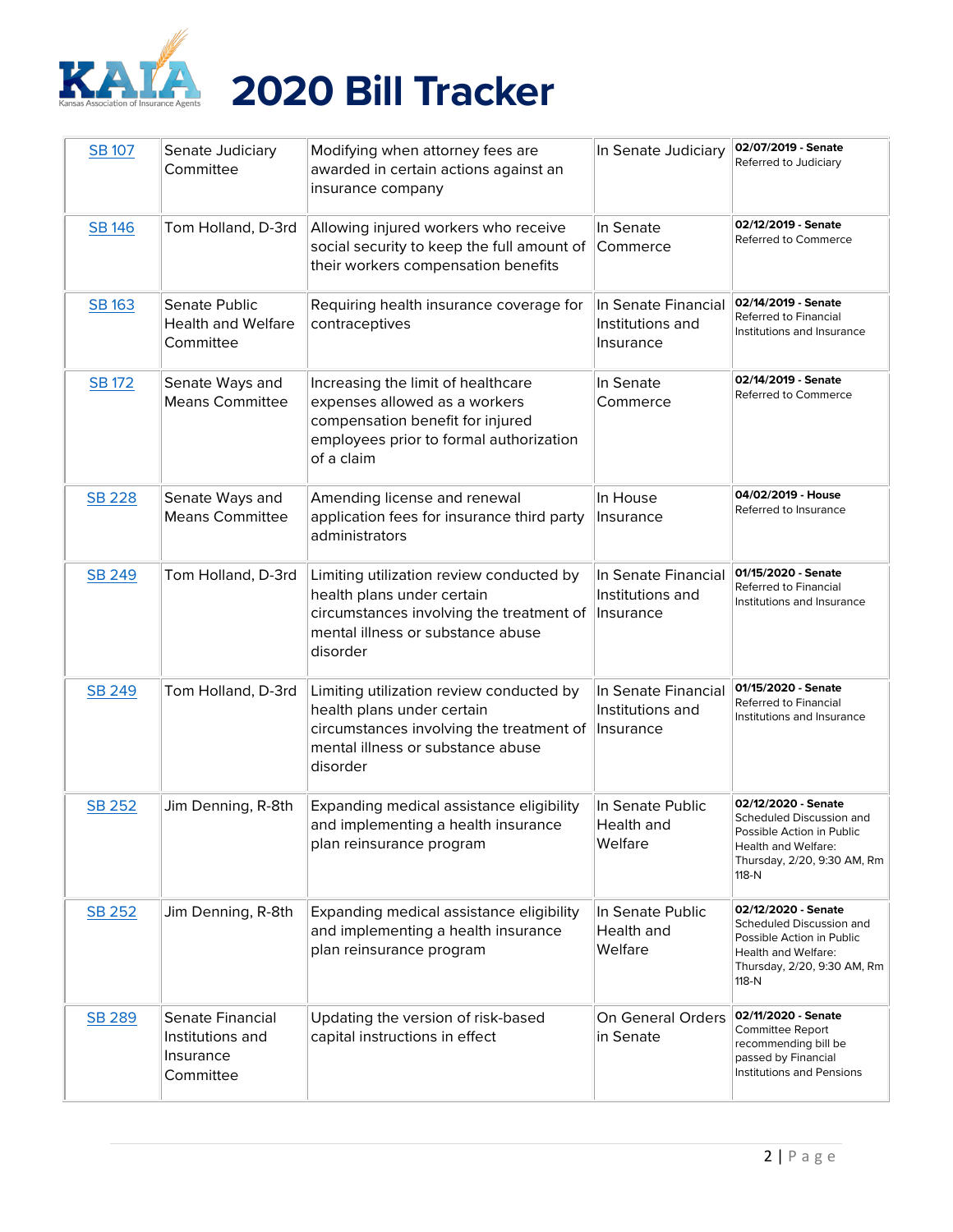

| <b>SB 290</b> | Senate Financial<br>Institutions and<br>Insurance<br>Committee | Updating how the securities<br>commissioner may be appointed and<br>removed                                                                                                                                         | In Senate Financial<br>Institutions and<br>Insurance | 02/06/2020 - Senate<br>Scheduled Hearing in<br>Financial Institutions and<br>Insurance: Tuesday, 2/11,<br>9:30 AM, Rm 546-S                              |
|---------------|----------------------------------------------------------------|---------------------------------------------------------------------------------------------------------------------------------------------------------------------------------------------------------------------|------------------------------------------------------|----------------------------------------------------------------------------------------------------------------------------------------------------------|
| <b>SB 291</b> | Senate Financial<br>Institutions and<br>Insurance<br>Committee | Authorizing subpoena and investigative<br>powers for the commissioner of<br>insurance and certain law enforcement<br>powers for insurance investigators in<br>pursuance of insurance fraud violations               | In Senate Financial<br>Institutions and<br>Insurance | 01/29/2020 - Senate<br>Scheduled Hearing in<br>Financial Institutions and<br>Insurance: Thursday, 2/6,<br>9:30 AM, Rm 546-S                              |
| <b>SB 292</b> | Senate Financial<br>Institutions and<br>Insurance<br>Committee | Granting the commissioner of insurance<br>flexibility in assessing certain excess<br>lines coverage penalties                                                                                                       | In Senate Financial<br>Institutions and<br>Insurance | 02/06/2020 - Senate<br>Scheduled Hearing in<br>Financial Institutions and<br>Insurance: Wednesday, 2/12,<br>9:30 AM, Rm 546-S                            |
| SB 303        | Senate Financial<br>Institutions and<br>Insurance<br>Committee | Providing for the fingerprinting of certain<br>employees and contractors of the<br>insurance department who have access<br>to confidential information                                                              | In Senate Financial<br>Institutions and<br>Insurance | 01/29/2020 - Senate<br>Scheduled Hearing in<br>Financial Institutions and<br>Insurance: Thursday, 2/6,<br>9:30 AM, Rm 546-S                              |
| SB 304        | Senate Financial<br>Institutions and<br>Insurance<br>Committee | Establishing a process by which a<br>reciprocal may convert to into a mutual<br>insurance company                                                                                                                   | On Consent<br>Calendar in Senate<br>(3rd day)        | 02/11/2020 - Senate<br>Committee Report<br>recommending bill be<br>passed and placed on<br>Consent Calendar by<br>Financial Institutions and<br>Pensions |
| <b>SB 323</b> | Senate Financial<br>Institutions and<br>Insurance<br>Committee | Altering the terms of an insurance policy<br>not considered a denial of renewal of<br>the policy if the insured is provided<br>proper notice                                                                        | In Senate Financial<br>Institutions and<br>Insurance | 02/12/2020 - Senate<br>Scheduled Hearing in<br>Financial Institutions and<br>Insurance: Wednesday, 2/19,<br>9:30 AM, Rm 546-S                            |
| <b>SB 323</b> | Senate Financial<br>Institutions and<br>Insurance<br>Committee | Altering the terms of an insurance policy<br>not considered a denial of renewal of<br>the policy if the insured is provided<br>proper notice                                                                        | In Senate Financial<br>Institutions and<br>Insurance | 02/12/2020 - Senate<br>Scheduled Hearing in<br>Financial Institutions and<br>Insurance: Wednesday, 2/19,<br>9:30 AM, Rm 546-S                            |
| SB 346        | Senate Ways and<br><b>Means Committee</b>                      | Authorizing the insurance department to<br>retain the proceeds of the sale of<br>insurance department surplus real<br>estate and any improvements thereon in<br>the insurance department service<br>regulation fund | In Senate Ways<br>and Means                          | 02/10/2020 - Senate<br>Scheduled Hearing in Ways<br>and Means: Wednesday,<br>2/12, 10:30 AM, Rm 548-S                                                    |
| <b>SB 347</b> | Senate Ways and<br><b>Means Committee</b>                      | Concerning insurance department<br>regulations for financial examinations,<br>including requirements for hiring<br>consultants, examination fees and<br>examiner compensation                                       | In Senate Financial<br>Institutions and<br>Insurance | 02/06/2020 - Senate<br>Scheduled Hearing in<br>Financial Institutions and<br>Insurance: Wednesday, 2/12,<br>9:30 AM, Rm 546-S                            |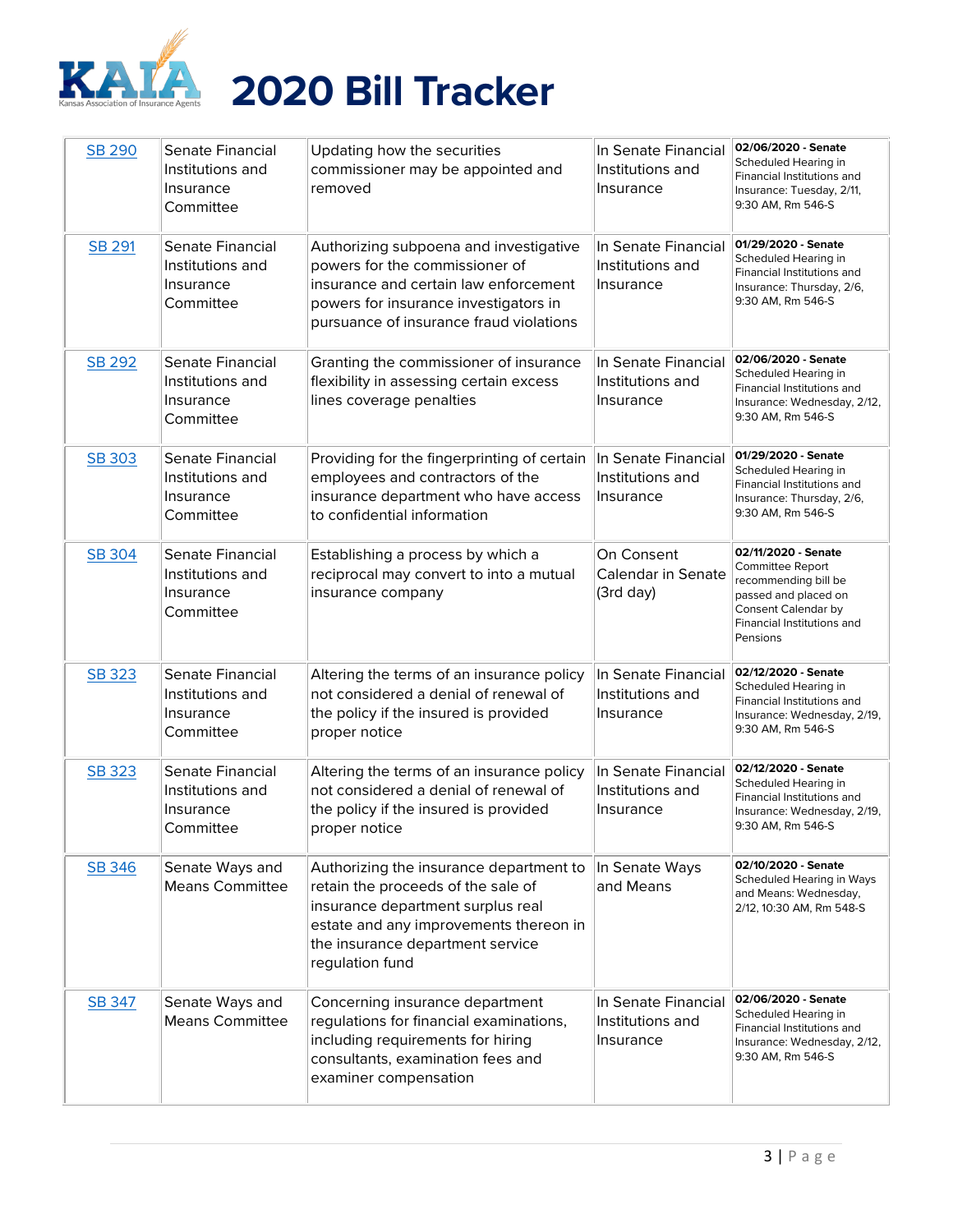

| SB 357         | Barbara Bollier, D-<br>7th                                     | Enacting the end surprise medical bills<br>act                                                                                                                                                     | In Senate Financial<br>Institutions and<br>Insurance       | 02/04/2020 - Senate<br>Referred to Financial<br>Institutions and Insurance                                                    |
|----------------|----------------------------------------------------------------|----------------------------------------------------------------------------------------------------------------------------------------------------------------------------------------------------|------------------------------------------------------------|-------------------------------------------------------------------------------------------------------------------------------|
| SB 376         | Senate Assessment<br>and Taxation<br>Committee                 | Instituting a \$100 maximum out-of-<br>pocket cost-share per month per<br>covered person for prescription insulin<br>drugs                                                                         | In Senate Financial<br>Institutions and<br>Insurance       | 02/07/2020 - Senate<br>Referred to Financial<br>Institutions and Insurance                                                    |
| <b>SB 401</b>  | Vic Miller, D-18th                                             | Providing insurance coverage for<br>hearing aids                                                                                                                                                   | In Senate Financial<br>Institutions and<br>Insurance       | 02/12/2020 - Senate<br>Referred to Financial<br>Institutions and Insurance                                                    |
| <b>SB 402</b>  | Senate Financial<br>Institutions and<br>Insurance<br>Committee | Updating producer licensing statutes<br>pertaining to appointment, fees,<br>licensing, renewal dates, continuing<br>education, suspension, revocation and<br>denial of licensure and reinstatement | In Senate Financial<br>Institutions and<br>Insurance       | 02/12/2020 - Senate<br>Scheduled Hearing in<br>Financial Institutions and<br>Insurance: Wednesday, 2/19,<br>9:30 AM, Rm 546-S |
| <b>HB 2003</b> | Ponka-We Victors,<br>D-103rd                                   | Creating the limited driver's license and<br>identification card for certain individuals                                                                                                           | In House Federal<br>and State Affairs                      | 03/13/2019 - House<br>Scheduled Hearing in<br>Federal and State Affairs:<br>Wednesday, 3/20, 9:00 AM,<br>Rm 346-S             |
| <b>HB 2012</b> | John Carmichael, D-<br>92nd                                    | Replacing the workers compensation<br>prevailing factor standard with a<br>substantial factor standard                                                                                             | In House<br>Commerce, Labor<br>and Economic<br>Development | 01/15/2019 - House<br>Referred to Commerce,<br>Labor and Economic<br>Development                                              |
| <b>HB 2013</b> | John Carmichael, D-<br>92nd                                    | Amending the edition of the AMA<br>medical guide used to determine<br>impairment for awarding workers<br>compensation benefits                                                                     | In House<br>Commerce, Labor<br>and Economic<br>Development | 01/15/2019 - House<br>Referred to Commerce,<br>Labor and Economic<br>Development                                              |
| <b>HB 2014</b> | John Carmichael, D-<br>92nd                                    | Amending the disallowance of workers<br>compensation benefits for fighting or<br>horseplay when not work related                                                                                   | In House<br>Commerce, Labor<br>and Economic<br>Development | 01/15/2019 - House<br>Referred to Commerce,<br>Labor and Economic<br>Development                                              |
| <b>HB 2016</b> | John Carmichael, D-<br>92nd                                    | Allowing injured workers who are<br>receiving their social security benefits to<br>keep the full amount of their workers<br>compensation                                                           | In House<br>Commerce, Labor<br>and Economic<br>Development | 01/15/2019 - House<br>Referred to Commerce,<br>Labor and Economic<br>Development                                              |
| <b>HB 2041</b> | House Insurance<br>Committee                                   | Prohibiting certain unfair or deceptive<br>acts or practices under a life insurance<br>policy for a living organ donor                                                                             | In Senate Financial<br>Institutions and<br>Insurance       | 03/25/2019 - Senate<br>Referred to Financial<br>Institutions and Insurance                                                    |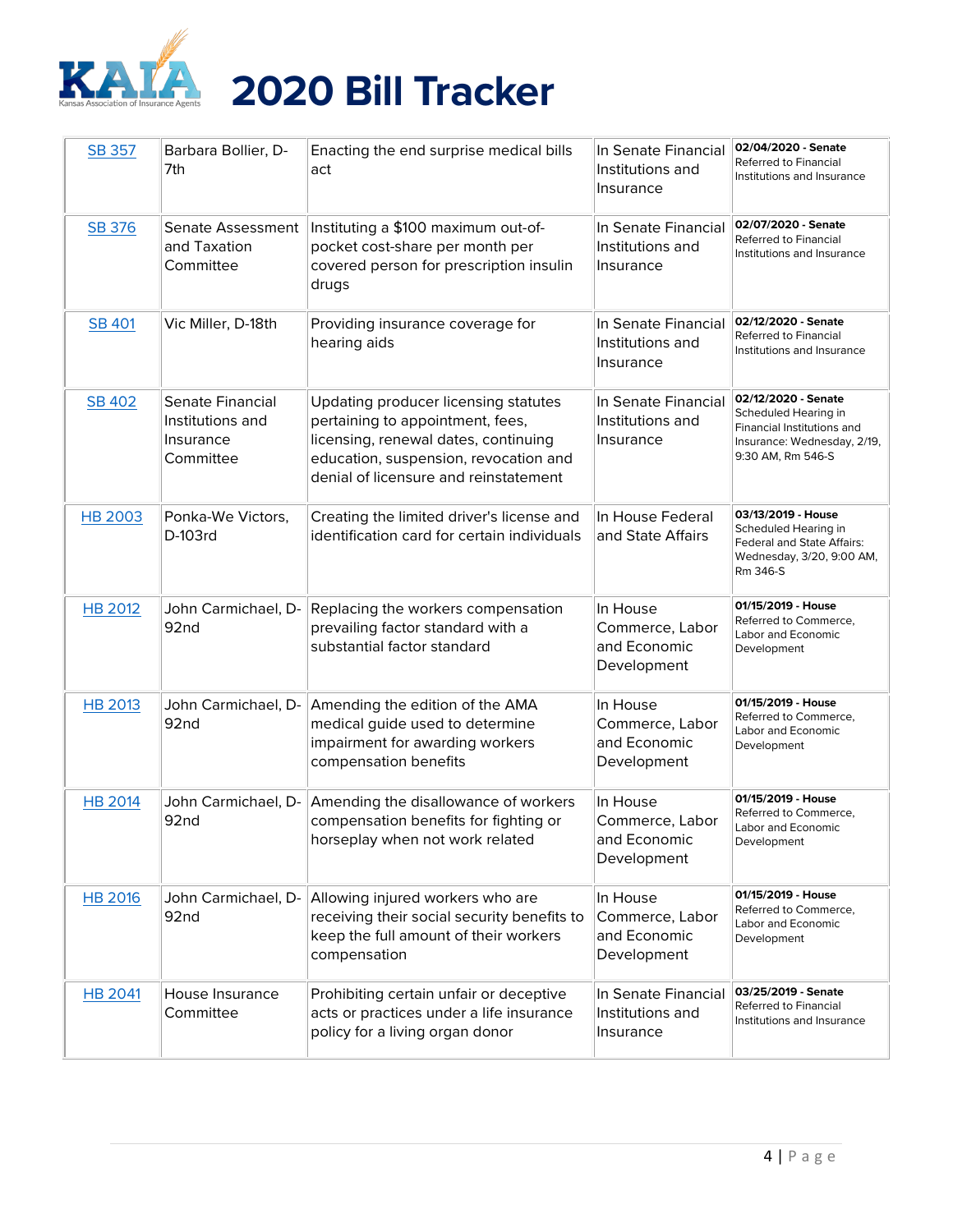

| <b>HB 2053</b>       | House Health and<br><b>Human Services</b><br>Committee | Providing for short-term, limited-duration<br>health plans                                                                                        | In House<br>Insurance                                | 02/12/2020 - House<br>Scheduled Discussion and<br>Action in Insurance:<br>Wednesday, 2/19, 3:30 PM,<br>Rm 212-N |
|----------------------|--------------------------------------------------------|---------------------------------------------------------------------------------------------------------------------------------------------------|------------------------------------------------------|-----------------------------------------------------------------------------------------------------------------|
| <b>HB 2054</b>       | House Insurance<br>Committee                           | Providing for fully-insured association<br>health plans                                                                                           | In Senate Financial<br>Institutions and<br>Insurance | 04/03/2019 - Senate<br>Referred to Financial<br>Institutions and Insurance                                      |
| <b>HB 2055</b>       | House Insurance<br>Committee                           | Making certain self-funded association<br>health plans subject to the jurisdiction of<br>the commissioner                                         | In House<br>Insurance                                | 01/23/2019 - House<br>Scheduled Hearing in<br>Insurance: Monday, 1/28,<br>3:30 PM, Rm 212-N                     |
| <b>HB 2056</b>       | House Insurance<br>Committee                           | Exempting health plans issued to<br>associations of small employers from<br>certain statutory provisions governing<br>small employer health plans | In House<br>Insurance                                | 01/23/2019 - House<br>Scheduled Hearing in<br>Insurance: Wednesday, 1/30,<br>3:30 PM, Rm 212-N                  |
| <b>HB 2057</b>       | House Insurance<br>Committee                           | Specifying the conditions under which a<br>small employer carrier may establish<br>certain classes of business                                    | In House<br>Insurance                                | 01/23/2019 - House<br>Scheduled Hearing in<br>Insurance: Wednesday, 1/30,<br>3:30 PM, Rm 212-N                  |
| <b>HB 2058</b>       | House Insurance<br>Committee                           | Updating definitions relating to small<br>employer health plans and association<br>health plans                                                   | In House<br>Insurance                                | 01/23/2019 - House<br><b>Scheduled Hearing in</b><br>Insurance: Wednesday,<br>1/30, 3:30 PM, Rm 212-N           |
| <b>HB 2059</b>       | House Insurance<br>Committee                           | Exempting certain association health<br>plans from requirements pertaining to<br>small employer health plans                                      | In House<br>Insurance                                | 01/30/2019 - House<br><b>Scheduled Hearing in</b><br>Insurance: Monday, 2/4,<br>3:30 PM, Rm 212-N               |
| <b>HB 2074</b>       | Jason Probst, D-<br>102 <sub>nd</sub>                  | Requiring coverage of preexisting<br>conditions by individual accident and<br>sickness insurance policies                                         | In House<br>Insurance                                | 02/06/2019 - House<br><b>Scheduled Hearing in</b><br>Insurance: Monday, 2/11,<br>3:30 PM, Rm 212-N              |
| HB 2124              | Brett Parker, D-29th                                   | Requiring health insurance plans to<br>cover contraceptives                                                                                       | In House<br>Insurance                                | 02/05/2019 - House<br><b>Referred to Insurance</b>                                                              |
| S Sub for HB<br>2143 | House Insurance<br>Committee                           | Amending provisions related to and<br>providing for certain healthcare benefit<br>coverages                                                       | In Senate Financial<br>Institutions and<br>Insurance | 04/05/2019 - Senate<br>Withdrawn from Calendar;<br>rereferred to Financial<br>Institutions and Insurance        |
| HB 2182              | Tim Hodge, D-72nd                                      | Requiring increased motor vehicle<br>insurance coverage for people with<br>convictions relating to driving under the<br>influence                 | In House<br>Insurance                                | 02/08/2019 - House<br><b>Referred to Insurance</b>                                                              |
| <b>HB 2210</b>       | House Judiciary<br>Committee                           | Amending uninsured motorist coverage<br>provision requirements in automobile<br>liability insurance policies                                      | In House<br>Insurance                                | 02/11/2019 - House<br><b>Referred to Insurance</b>                                                              |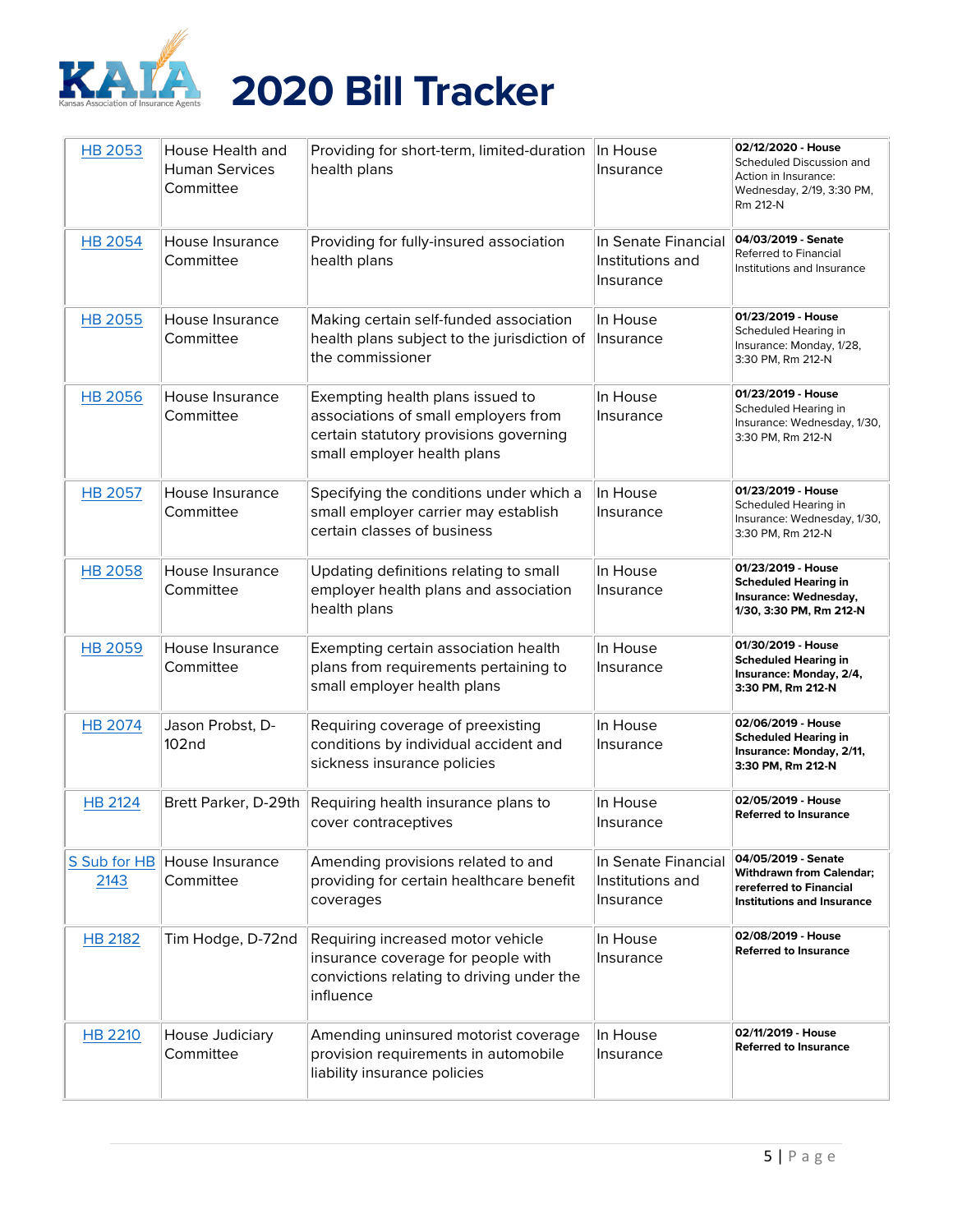

| <b>HB 2230</b> | Bill Rhiley, R-80th                                                  | Requiring law enforcement officers to<br>impound the vehicles of certain<br>uninsured owners                                                                        | In House<br>Insurance                                      | 02/12/2019 - House<br><b>Referred to Insurance</b>                                                                                                        |
|----------------|----------------------------------------------------------------------|---------------------------------------------------------------------------------------------------------------------------------------------------------------------|------------------------------------------------------------|-----------------------------------------------------------------------------------------------------------------------------------------------------------|
| HB 2296        | House Insurance<br>Committee                                         | Increasing fines and providing for the<br>impoundment of vehicles for violations<br>of the Kansas automobile injury<br>reparations act                              | In House<br>Insurance                                      | 02/14/2019 - House<br><b>Referred to Insurance</b>                                                                                                        |
| <b>HB 2313</b> | House Commerce,<br>Labor and<br>Economic<br>Development<br>Committee | Increasing workers compensation<br>treatment expense limits from \$500 to<br>\$2,000 for injured workers prior to claim<br>approval                                 | In House<br>Commerce, Labor<br>and Economic<br>Development | 02/14/2019 - House<br><b>Referred to Commerce,</b><br><b>Labor and Economic</b><br>Development                                                            |
| <b>HB 2459</b> | Mark Samsel, R-5th                                                   | Limiting utilization review conducted by<br>health plans under certain<br>circumstances involving the treatment of<br>mental illness or substance abuse<br>disorder | In House<br>Insurance                                      | 02/13/2020 - House<br><b>Scheduled Subcommittee</b><br>meetings in Insurance:<br>Monday, 2/17; Wednesday,<br>2/19; 3:30 PM, Rm 212-N<br>(after Insurance) |
| <b>HB 2478</b> | House Insurance<br>Committee                                         | Updating certain definitions and<br>requirements of the third party<br>administrators act                                                                           | In House<br>Insurance                                      | 02/12/2020 - House<br><b>Scheduled Discussion and</b><br><b>Action in Insurance:</b><br>Monday, 2/17, 3:30 PM, Rm<br>212-N                                |
| <b>HB 2479</b> | House Insurance<br>Committee                                         | Codifying the NAIC corporate<br>governance model regulation into<br>statute                                                                                         | In House<br>Insurance                                      | 02/12/2020 - House<br><b>Scheduled Discussion and</b><br><b>Action in Insurance:</b><br>Monday, 2/17, 3:30 PM, Rm<br>212-N                                |
| <b>HB 2480</b> | House Insurance<br>Committee                                         | Updating the definition of long-term care<br>insurance contained in the long-term<br>care insurance act                                                             | In House<br>Insurance                                      | 02/12/2020 - House<br><b>Scheduled Discussion and</b><br><b>Action in Insurance:</b><br>Monday, 2/17, 3:30 PM, Rm<br>212-N                                |
| HB 2556        | House Insurance<br>Committee                                         | Establishing insurance coverage parity<br>for orthotic devices and prosthetic<br>devices                                                                            | In House<br>Insurance                                      | 02/04/2020 - House<br><b>Referred to Insurance</b>                                                                                                        |
| <b>HB 2557</b> | House Insurance<br>Committee                                         | Establishing a \$100 maximum out-of-<br>pocket cost-share per month per<br>covered person for prescription insulin<br>drugs                                         | In House<br>Insurance                                      | 02/06/2020 - House<br><b>Scheduled Hearing in</b><br>Insurance: Wednesday,<br>2/12, 3:30 PM, Rm 212-N                                                     |
| HB 2572        | <b>House Education</b><br>Committee                                  | Creating the educator protection act to<br>provide excess professional liability<br>insurance coverage for teachers                                                 | In House<br>Education                                      | 02/07/2020 - House<br><b>Scheduled Hearing in</b><br>Education: Monday, 2/10,<br>1:30 PM, Rm 218-N                                                        |